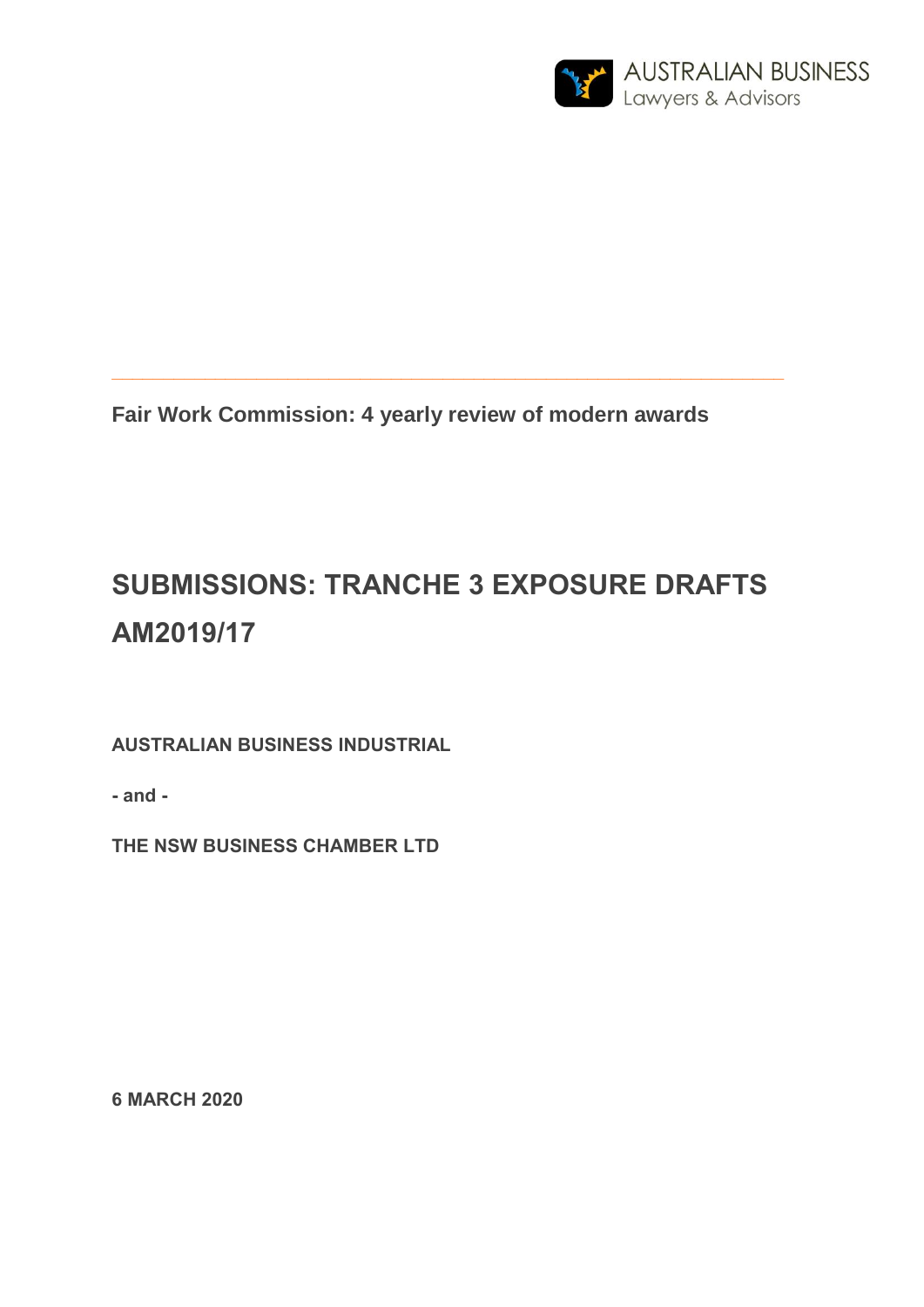# **BACKGROUND**

- 1. In a Decision<sup>1</sup> issued on 2 September 2019 (**Decision**) the Commission provided an updated overview of the status of the award stage of the 4 yearly review of modern awards and a timeline for the finalisation of exposure drafts.
- 2. This process involves the release and review of updated exposure drafts in three tranches. The third tranche of updated exposure drafts (**Tranche 3**) was released on 29 January 2020. Draft determinations giving effect to the updated exposure drafts were released concurrently.
- 3. The Commission directed interested parties to file written submissions on the content of the updated Tranche 3 exposure drafts by 4 March 2020<sup>2</sup>.
- 4. The Commission also directed parties to comment on the provisional view that:

*"the variation of the modern awards in Tranche 3 in accordance with the draft variation determinations ... is, in respect of each of these awards, necessary to achieve the modern awards objective".*

- 5. These submissions are made on behalf of Australian Business Industrial (**ABI**) and the New South Wales Business Chamber Ltd (**NSWBC**). ABI is a registered organisation under the *Fair Work (Registered Organisations) Act 2009*. NSWBC is a recognised State registered association pursuant to Schedule 2 of the *Fair Work (Registered Organisation) Act* 2009.
- <span id="page-1-0"></span>6. ABI and NSWBC have a material interest in the following Tranche 3 awards:
	- (a) Amusement, Events and Recreation Award;
	- (b) Black Coal Mining Industry Award;
	- (c) Broadcasting, Recorded Entertainment and Cinemas Award;
	- (d) Building and Construction General On-site Award;
	- (e) Business Equipment Award;
	- (f) Educational Services (Teachers) Award;
	- (g) Electrical, Electronic and Communications Contracting Industry Award;
	- (h) Fitness Industry Award;
	- (i) Food, Beverage and Tobacco Manufacturing Award;
	- (j) Funeral Industry Award;
	- (k) General Retail Industry Award;
	- (l) Graphic Arts, Printing and Publishing Award;
	- (m) Health Professionals and Support Services Award;
	- (n) Horticulture Award;
	- (o) Joinery and Building Trades Award;
	- (p) Journalist Published Media Award;

**.** 

<sup>1</sup> [2019] FWCFB 6077

<sup>2</sup> [2020] FWCFB 421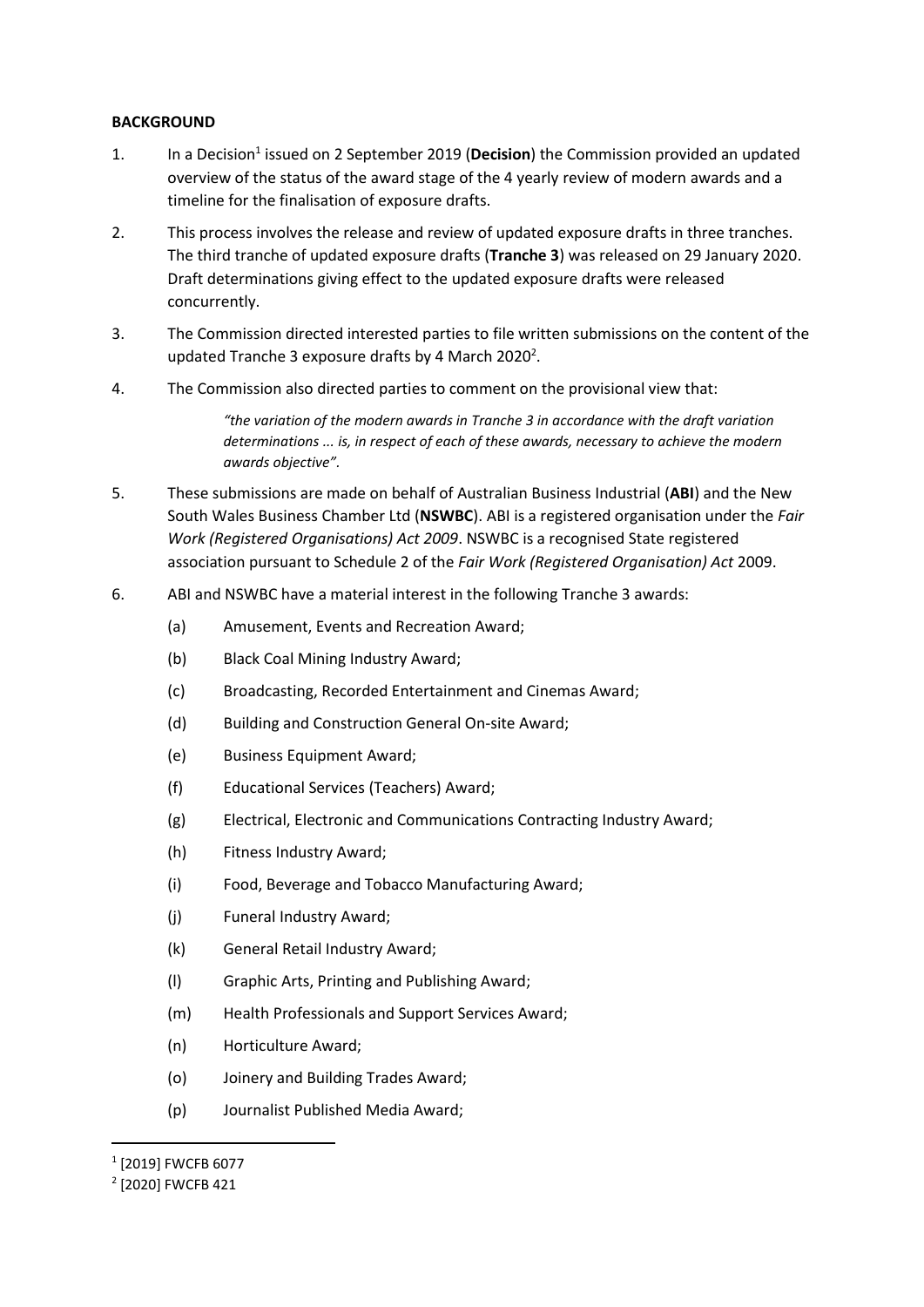- (q) Miscellaneous Award;
- (r) Mobile Crane Hiring Award;
- (s) Nurses Award;
- (t) Plumbing and Fire Sprinklers Award;
- (u) Professional Employees Award;
- (v) Racing Clubs Events Award;
- (w) Registered and Licensed Clubs Award;
- (x) Security Services Award;
- (y) Sugar Industry Award;
- (z) Supported Employment Services Award;
- (aa) Telecommunications Services Award;
- (bb) Textile, Clothing, Footwear and Associated Industries Award;
- (cc) Timber Industry Award; and
- (dd) Wine Industry Award.

# **AMUSEMENT, EVENTS AND RECREATION AWARD 2010**

# *Overtime for Casuals*

- 7. The application of the casual loading under the Amusement, Events and Recreation Award 2010 (**Amusement Award**) is currently in dispute regarding the calculation of overtime for the casual loading in the proceedings AM2017/51<sup>3</sup>.
- 8. Currently under the Amusement Award, the casual loading states as follows:

*"10.4 (d) Casual employees will be paid the hourly rates prescribed for the appropriate classification in clause 14-Minimum wages, plus an ordinary time loading of 25%."*

- 9. ABI and NSWBC are contending in proceedings AM2017/51 that no casual loading is payable on overtime in relation to this Award.
- 10. Under clause 11.5, the Exposure Draft for the Amusement Award has been changed to state:

*"For each hour worked a casual employee will be paid: (a) the ordinary hourly rate for the classification in which they are employed in clause 16-Minimum rates; and (b) a loading of 25% of the ordinary hourly rate" (emphasis added).*

- 11. The Exposure Draft therefore changes the meaning of whether a casual loading is applied on overtime or not.
- 12. A statement and directions were published by the Vice President with respect to the Amusements Award on 6 December 2019 which invites parties to file submissions concerning the Amusement Award.

-

<sup>3</sup> 2019 FWC 8318 at [12]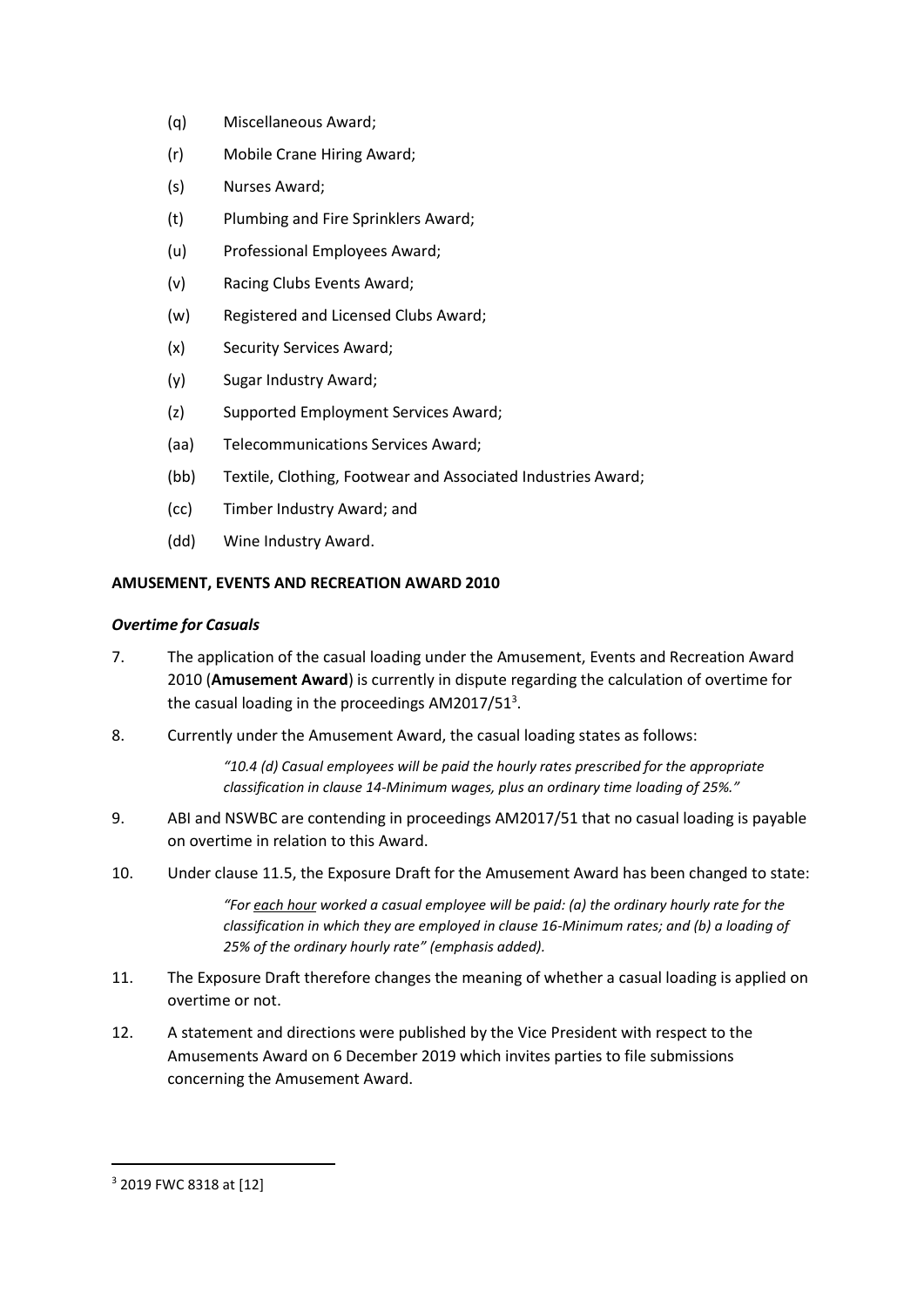14. The Vice President states that:

*"[13] The parties are directed to file any evidence and submissions concerning the above awards in accordance with the attached directions. In the event that the matters cannot be determined on the papers and a hearing is required, the hearing will be conducted at 10.00am on 24 February 2020 in Sydney (with video-links on request)."*

- 15. The hearing proposed by Vice President Hatcher was dispensed with and the matter is now being determined on the papers.
- 16. Until the application of the casual loading to overtime rates in the Amusements Award is determined, ABI and NSWBC submit that either:
	- (a) the drafting pertaining to the casual loading should be maintained in its original form (as currently appears in the Amusements Award); or
	- (b) the Exposure Draft for the Amusement Award should not be determined and published in its new form.

While the Federal Court has confirmed that a modern award may contain an allowance that applied to a place within a state

# **BROADCASTING, RECORDED ENTERTAINMENT AND CINEMAS AWARD**

# *Clause 45.3 - Penalty rates not cumulative*

17. The drafting of clause 45.3 is somewhat unique. It does not appear to have nay meaningful work to do and should be removed.

# *Clause 62.2 (a) - Zone managers - additional allowances*

- 18. ABI and NSWBC question whether the wording of clause 62.2(a)(ii) offends section 154 of the *Fair Work Act 2009* on the basis that is expressed to apply to areas within capitals cities of "*the States of the Commonwealth*".
- 19. While the Federal Court has confirmed that a modern award may contain an allowance that applied to a place within a state or territory, the current wording of the clause may still offend section 154 as it expressed to apply to the capital cities of all states, not all state *and* territories.
- 20. Any such issues might be resolved by rewording clause 62.2(a)(ii) as follows:

*"Zone 1 applies to cinemas:*

- *A. in the central city areas of:*
	- *Sydney;*
	- *Melbourne;*
	- *Brisbane;*
	- *Perth;*
	- *Adelaide; and*
	- *the City of Newcastle; or*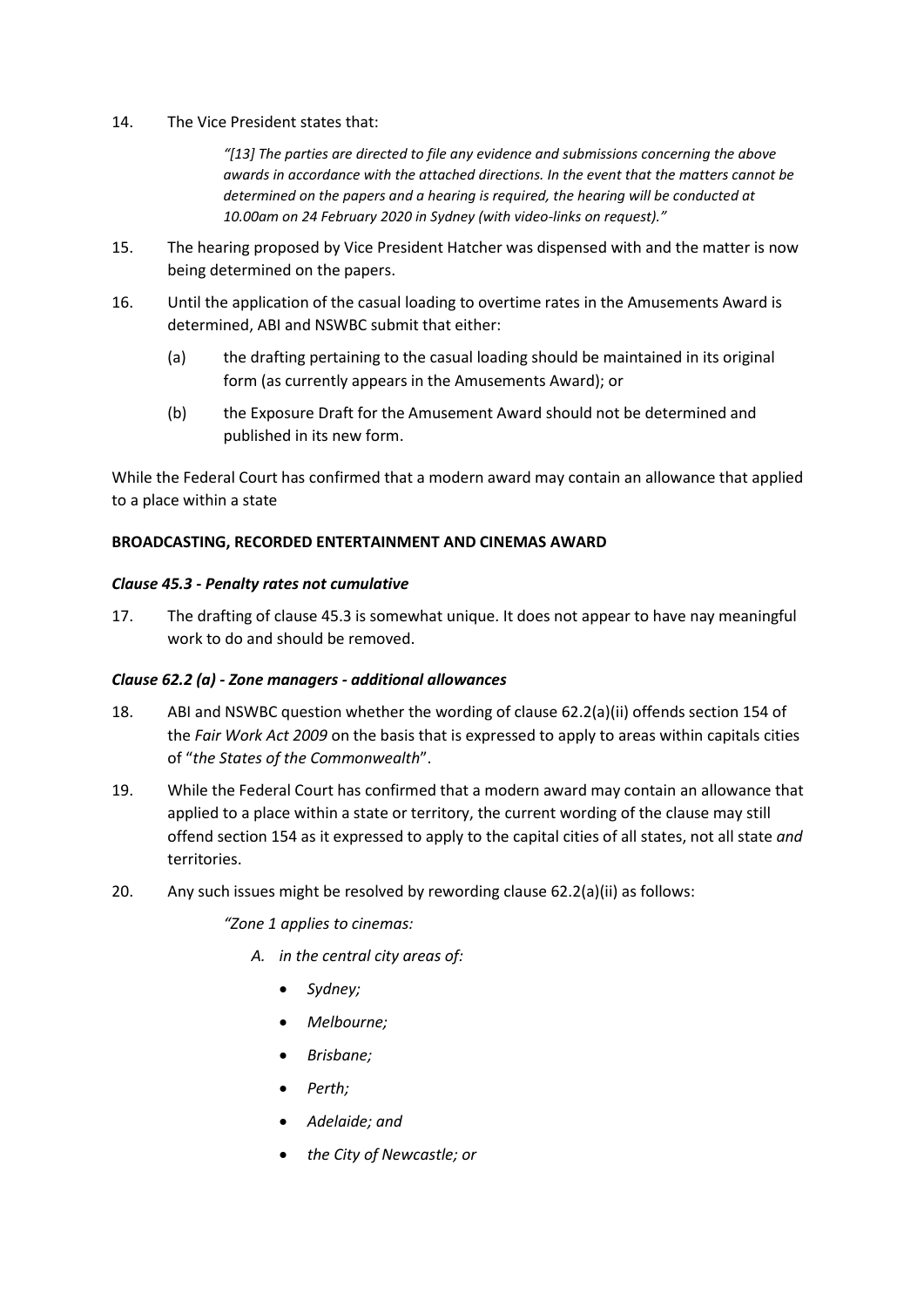*B. any cinemas regularly giving 3 or more performances daily."*

# **Clause A.1.1(e) - Definitions - Captioner**

21. The word "*Deaf*" in clause A.1.1(e) does not need to be capitalised.

# **Clause A.1.23(d) - Definitions - Captioner/Audio Describer and Subtitlers/Subtitling Editors**

- 22. The sentence beginning with the word "*Duties may include specialised editing*" has been appended to subclause  $A.1.23(d)(v)$ .
- 23. This sentence should be separated from the five subclauses (i) to (v) as in clauses A.1.23(a), (c), (e) and (h).

# **ELECTRICAL, ELECTRONIC AND COMMUNICATIONS CONTRACTING AWARD**

# *Schedule B - Summary of Hourly Rates of Pay*

- 24. ABI and NSWBC submit that there are a number of issues in Schedule B of the updated exposure draft Specifically, our client submits that the current Schedule B could be articulated more clearly and there are a few errors in relation to method of calculating rates, relevant percentages applied and all-purpose allowances.
- 25. For ease of reference, the following issues identified are listed in order of appearance in Schedule B:
	- (a) the definition for 'ordinary hourly rate' in clause B.1.1 is different to the definition for 'ordinary hourly rate' in clause 2 of the exposure draft;
	- (b) Tables B.2.1, B.4.1, B.4.5 and B.4.9 set out 'ordinary and penalty rates' for other than shiftworkers and include a 'public holiday' column. Tables B.2.2, B.4.2, B.4.6 and B.4.10 set out 'overtime rates' for other than shiftworkers and also include the same 'public holiday' column. Replication of the 'public holiday' column may cause confusion for users of the Electrical Award;
	- (c) Table B.2.4 provides for 'overtime rates' but also includes a 'public holiday' column. The comment attached to the percentage set out in this column (namely 250%) indicates that it is from clause 20.4 of the exposure draft, however this is the incorrect percentage for all shiftworkers. Public holiday penalties for shiftworkers are contained in clause 13.15 of the exposure draft. The penalty which applies on a public holiday differs depending on whether the employee is a continuous shiftworker or other than a continuous shiftworker. The applicable penalties payable on a public holiday to both categories of shiftworkers are correctly outlined in the last column of Table B.2.3;
	- (d) clause B.3.2 of Schedule B for 'casual shiftworkers' includes a 'day' column. This is unnecessary, as the table is for shiftworkers, and rates applicable to day workers are already provided for in Table B.3.1;
	- (e) reference to the calculation of apprentice hourly rates for adults and juniors underneath clause B.4 of Schedule B is somewhat confusing. The adult apprentice rates are differentiated based on whether the apprentice commenced their apprenticeship before or, on or after, 1 January 2014. The junior apprentice rates are not expressed in the same manner, despite the fact that clause 16.4(a) of the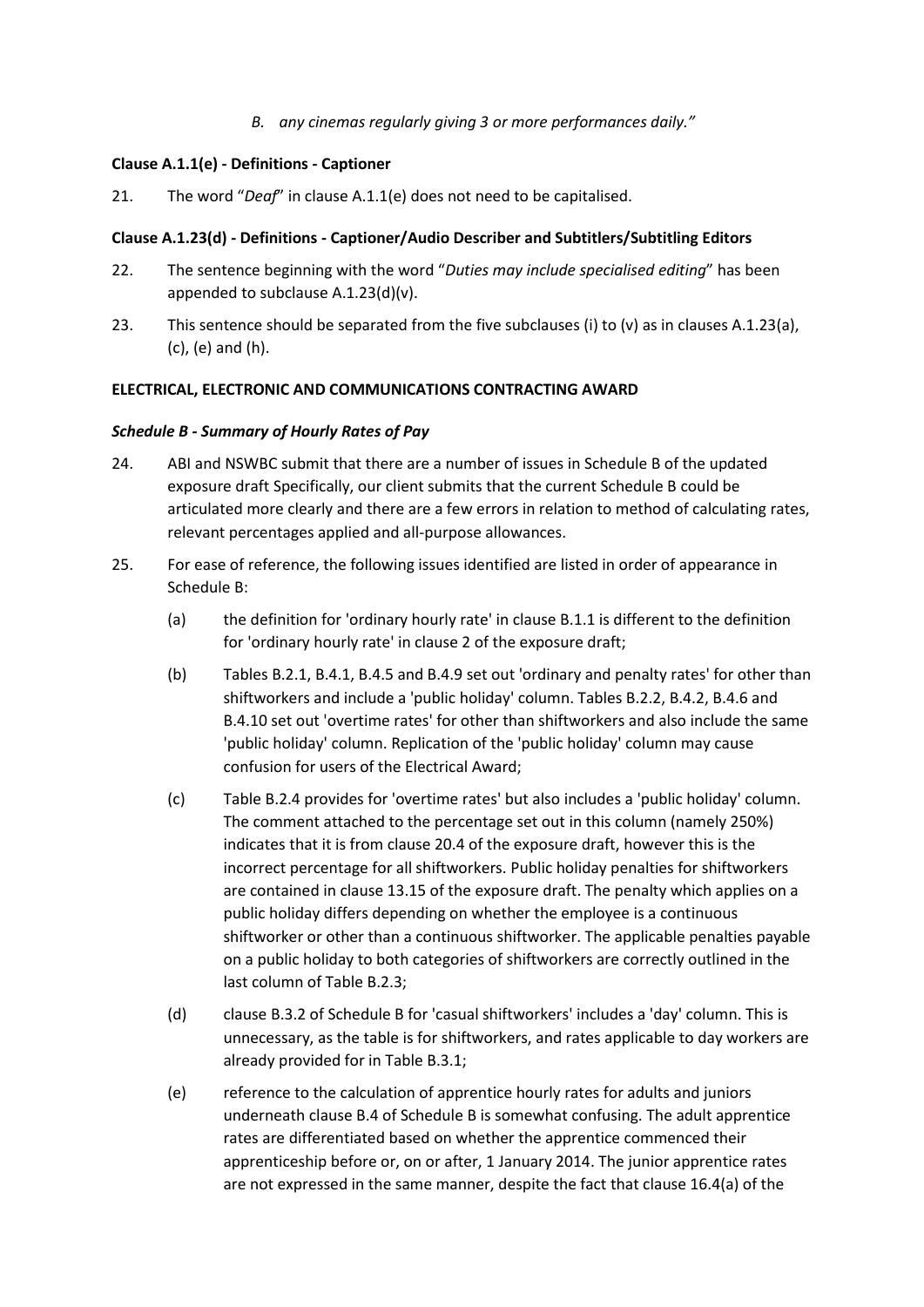Electrical Award specifies different rates for apprentices who commenced their apprenticeship before or, on or after, 1 January 2014. There should be consistency between these clauses; and

- (f) underneath Table B.4.1, footnote 1 indicates that the apprentice hourly rate includes industry allowance, tool allowance and electrician's licence allowance. However, clause 16.4(a)(iii) for junior apprentices, clause 16.4(b)(iii) and clause 16.4(b)(vi) for adult apprentice indicates that apprentices should be paid:
	- (i) the full amount of:
		- A. tool allowance in clause 18.3(g), which is an all-purpose allowance; and
		- B. fares allowance in clause 18.6(d); and
	- (ii) the percentages set out in clause 16.4 for the applicable apprentice of:
		- A. travel time allowance in clause 18.6(c);
		- B. electrician's licence allowance in clause 18.3(b), which is an all-purpose allowance; and
		- C. industry allowance in clause 18.3(a), which is an all-purpose allowance.
- 26. In the updated exposure draft, the Commission has also asked to consider parties whether the fares allowance in clause 18.6(d) and travel time allowance in clause 18.6(c) should be included in the all-purpose rate for apprentices.
- 27. In relation to the all-purpose rate for apprentices, our client submits that the fares allowance and travel time allowance should not be included, because:
	- (a) neither allowance falls within clause 18.3 all-purpose allowances;
	- (b) clause 18.6(d) clearly states that fares allowance only applies where an employee is required to start and/or cease work on a job site, which may not always be applicable;
	- (c) clause 18.6(c) clearly outlines the circumstances in which the travel time allowance must be paid, namely each day an employee presents to work and when an employee takes an RDO;
	- (d) clause 18.6(g) provides that the allowances in clause 18.6, which encompasses both the fares allowance in clause 18.6(d) and travel time allowance in clause 18.6(c) are not to be taken into account when calculating overtime penalty rates, annual leave, personal/carer's leave, long service leave or public holiday payments; and
	- (e) the wording of the exposure draft does not indicates that clauses 18.6(c) and 18.6(d) should be applied any differently in relation to apprentices, particularly when these clauses are read in conjunction with clause 18.6(g) and clause 16.4(a).
- 28. To resolve the above issues identified in paragraph 24, our clients submit that:
	- (a) the definition for 'ordinary hourly rate' in B.1.1 is amended to reflect the definition provided in clause 2 of the exposure draft; and
	- (b) Tables B.2.1, B.4.1, B.4.5 and B.4.9 are amended so that they only refer to 'ordinary rates' for other than shiftworkers. This requires: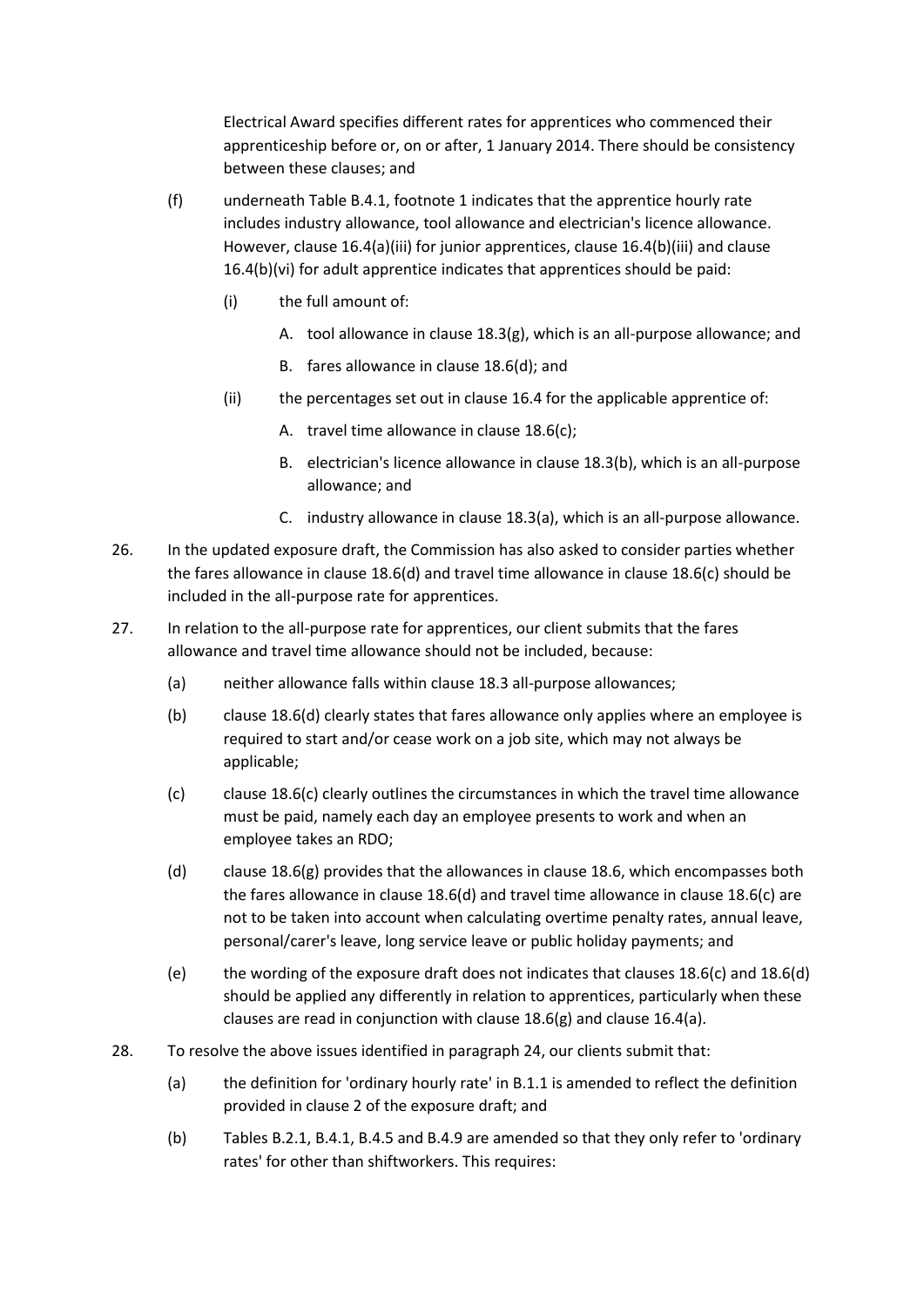- (i) the words 'and penalty' to be deleted from the heading for B.2.1, B.4.1, B.4.5 and B.4.9; and
- (ii) the 'public holiday' column be removed from the Tables in B.2.1, B.4.1, B.4.5 and B.4.9.
- (c) Tables B.2.2, B.4.2, B.4.6 and B.4.10 be amended so it is 'overtime and penalty rates' for other than shiftworkers; and
- (d) remove the 'public holiday' column from Table B.2.4 as the percentage provided for in this table is incorrect, and penalty rates for public holidays is already provided for in Table B.2.3; and
- (e) remove the 'day' column from Table B.3.2 as this is unnecessary, as Table B.3.1 already provides for a day workers rates and Table B.3.2 is for casual shiftworkers; and
- (f) remove paragraph 2 and 3 underneath Schedule B.4 Apprentice rates and replace with the following "the apprentice hourly rate for adult apprentices is calculated in accordance with clause 16.4(b)" to ensure consistency with junior apprentices; and
- (g) depending on the Commission's decision in relation to the all-purpose rate for apprentices, this might involve either:
	- (i) amending clauses 16.4(a)(iii), 16.4(b)(iii), 16.4(b)(iv), 16.4(b)(vi) and 16.4(b)(vii) so references to fares allowance in clause 18.6(d) and travel time allowance in clause 18.6(c) are removed; or
	- (ii) amending the footnotes for 'apprentice hourly rate' in Schedule B.4 so that it includes "full amount of tool allowance and fares allowance, and the relevant percentage as set out in clause 16.4 of the travel time allowance, electrician's licence allowance and industry allowance"; and
	- (iii) amending the rates in the tables in Schedule B.4 so it includes the fares allowance, and percentage of the travel time allowance.

# **HORTICULTURE AWARD**

# *Overtime for casuals*

-

- 29. In proceedings AM2015/17, the AWU and ABI and NSWBC had agreed that the casual loading in the Horticulture Award 2010 (**Horticulture Award**) is payable during overtime on a cumulative basis.
- 30. This was confirmed in correspondence filed by ABI and NSWBC on 10 October 2019<sup>4</sup>.
- 31. The Exposure Draft for the Award now provides as follows:

# *"11.3 Casual loading*

*(a) For each hour worked, a casual employee must be paid: (i) the ordinary hourly rate; and (ii) a loading of 25% of the ordinary hourly rate, for the classification in which they are employed."*

<sup>4</sup> <https://www.fwc.gov.au/documents/sites/awardsmodernfouryr/am201751-corr-abinswbc-101019.pdf>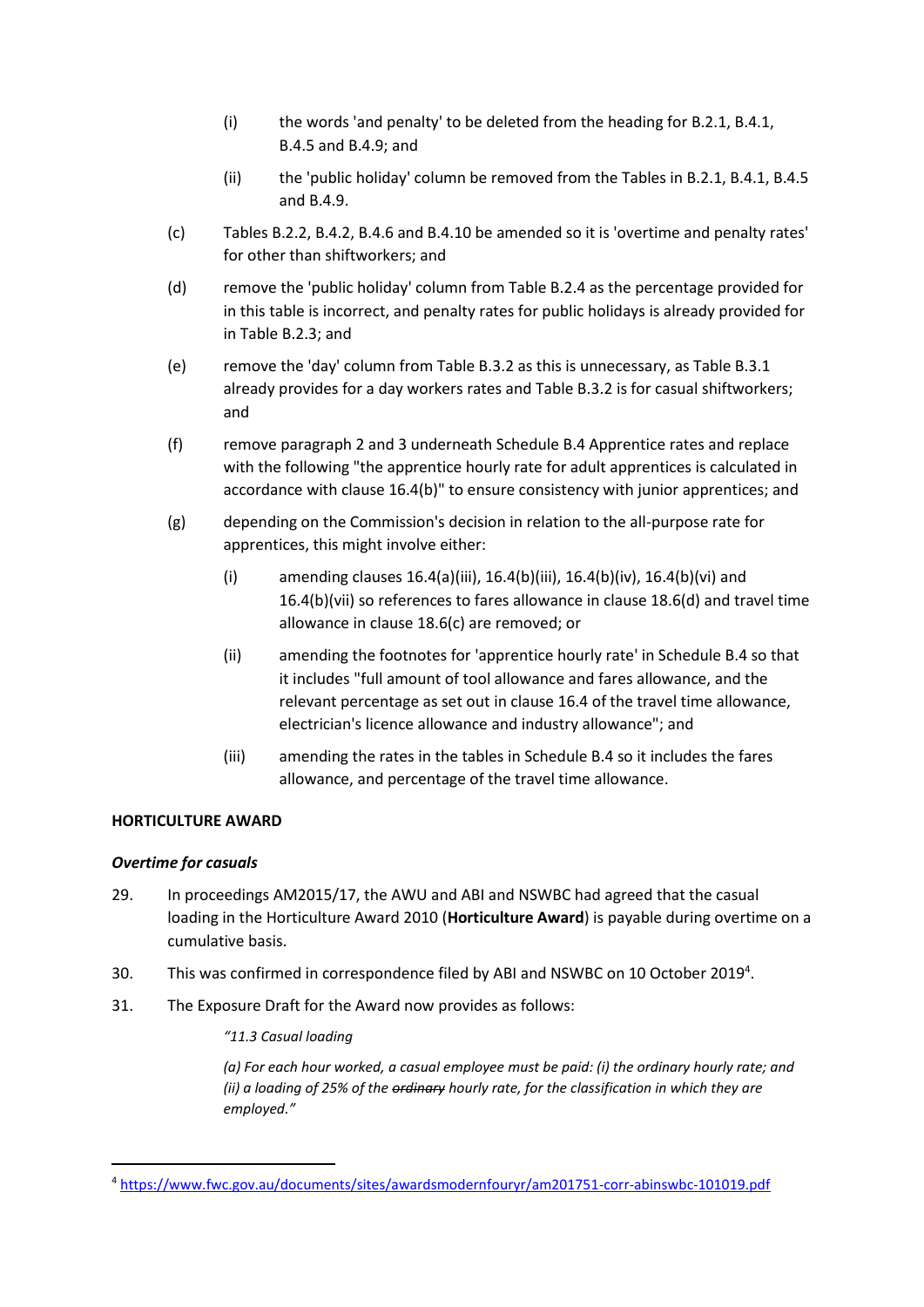32. The exclusion of the word "ordinary" from clause 11.3(a) may infer that the casual loading in the Horticulture Award should be calculated on a compounding basis. This is inconsistent with the position of ABI and NSWBC and the AWU in proceedings AM2017/51.

# **JOURNALISTS PUBLISHED MEDIA AWARD**

# *Various clauses - Terminology of payments for shiftwork*

33. The award variously refers to payments for shiftwork as "*shift penalty rates*" (clauses 10.5, 12.4), "*shift penalties*" (clause 16.2). "*shift penalty payments*" (clause 18.8). "*penalty rates*" (clause 19) and "*shift rates*" (clause 31.1).

ABI and NSWBC suggest that the term "shift penalty rate" should be used throughout the award for the purposes of consistency.

# **MISCELLANEOUS AWARD**

# *Overtime for casuals*

- 34. As part of the AM2017/51 Overtime for Casuals proceedings, United Voice proposed to vary the overtime clause to introduce overtime provisions for casual employees into the Miscellaneous Award 2010 (**Miscellaneous Award**). The matter was subject to a hearing before the Full Bench on 29, 30 and 31 July 2019.
- 35. In a Full Bench decision published 8 October 2019, the Full Bench agreed with the United Voice stating the Miscellaneous Award is "confusing and ambiguous" and introduced a provisional view to introduce a new clause into the Miscellaneous Award.
- 36. The Full Bench stated the following:

*"[52] Our provisional view is that clause 22.1 should be varied to provide as follows:*

*22.1 Overtime*

*All time worked in excess of:*

*(a) an average of 38 hours per week, or the daily hours prescribed in clause 20.2, by a full-time employee or casual employee; or*

*(b) in excess of the agreed number of hours per week pursuant to clause 10.3(b), or the daily hours prescribed in clause 20.2, by a part-time employee;*

*is overtime and must be paid at the rate of 150% of the relevant minimum wage for the first three hours and 200% of the relevant minimum wage thereafter.*

*[53] A draft determination to give effect to the variation will be published in due course and interested parties will be given an opportunity to comment upon it."*

- 37. To date, a draft determination has not been published and parties have not been able to comment on the inserting of this clause nor whether overtime provisions should apply to the casual loading.
- 38. ABI and NSWBC will be submitting in proceedings 2017/51 that a casual loading does not apply to overtime in the Miscellaneous Award.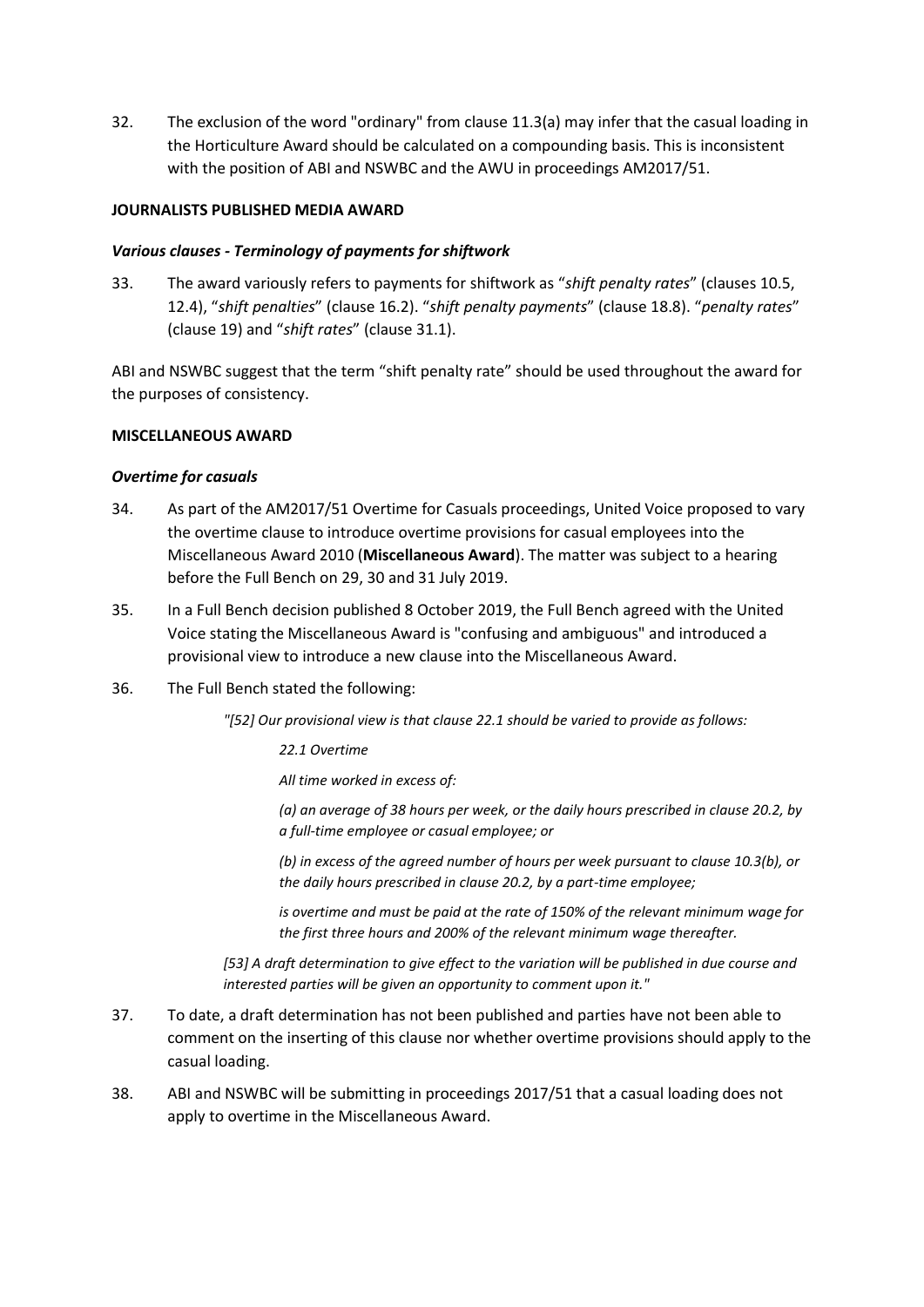- 40. Under clause 11.2 of the Exposure Draft in the Miscellaneous Award states as follows:
	- *"11.2 Casual loading*

*(a) For each hour worked, a casual employee must be paid:* 

*(i) the minimum hourly rate; and*

*(ii) a loading of 25% of the minimum hourly rate, for the classification for which they are employed.*

*(b) The casual loading is instead of the paid leave to which full-time employees are entitled under the NES and this award" (emphasis added).*

- 41. This drafting appears to infer that a casual loading will be payable during overtime, which departs from the existing drafting of the Miscellaneous Award and the position of ABI and NSWBC in proceedings 2017/51.
- 42. Until the Full Bench has determined proceedings 2017/51, ABI and NSWBC submit that either:
	- (a) the drafting pertaining to the casual loading should be maintained in its original form (as currently appears in the Miscelleneous Award); or
	- (b) the Exposure Draft for the Miscellaneous Award should not be determined and published in its new form.

# **PROFESSIONAL EMPLOYEES AWARD**

#### *Clause 2.4 -Definitions*

- 43. Clause 2.4 has been amended to commence with the words *"Academic schedule means*", followed by a list of qualifications.
- 44. The qualifications form part of the academic schedule, but do not constitute a meaning.
- 45. The word "*means*" should be replaced with the word "*includes*".

#### **REGISTERED AND LICENSED CLUBS AWARD**

#### *Clause 4.1 - Coverage*

46. Clause 4.1 states that:

*"This industry award covers employers of employees engaged in the performance of all or any work in or in connection with or for clubs registered or recognised under State, Territory or Commonwealth legislation and their employees in the classifications within Schedule A— Classification Definitions, to the exclusion of any other modern award."*

47. Clause 4.2 goes on to define "*club*" as:

*"any club which is registered and licensed under the provisions of relevant State or Commonwealth Statutes (Liquor and/or Gaming Acts, Associations' Incorporation Acts or Corporations Acts) and which is established and operates on a not-for-profit basis for the benefit of members and the community."*

48. The words "*registered or recognised under State, Territory or Commonwealth legislation*" in clause 4.1 are superfluous given the requirement under clause 4.2 for a club to be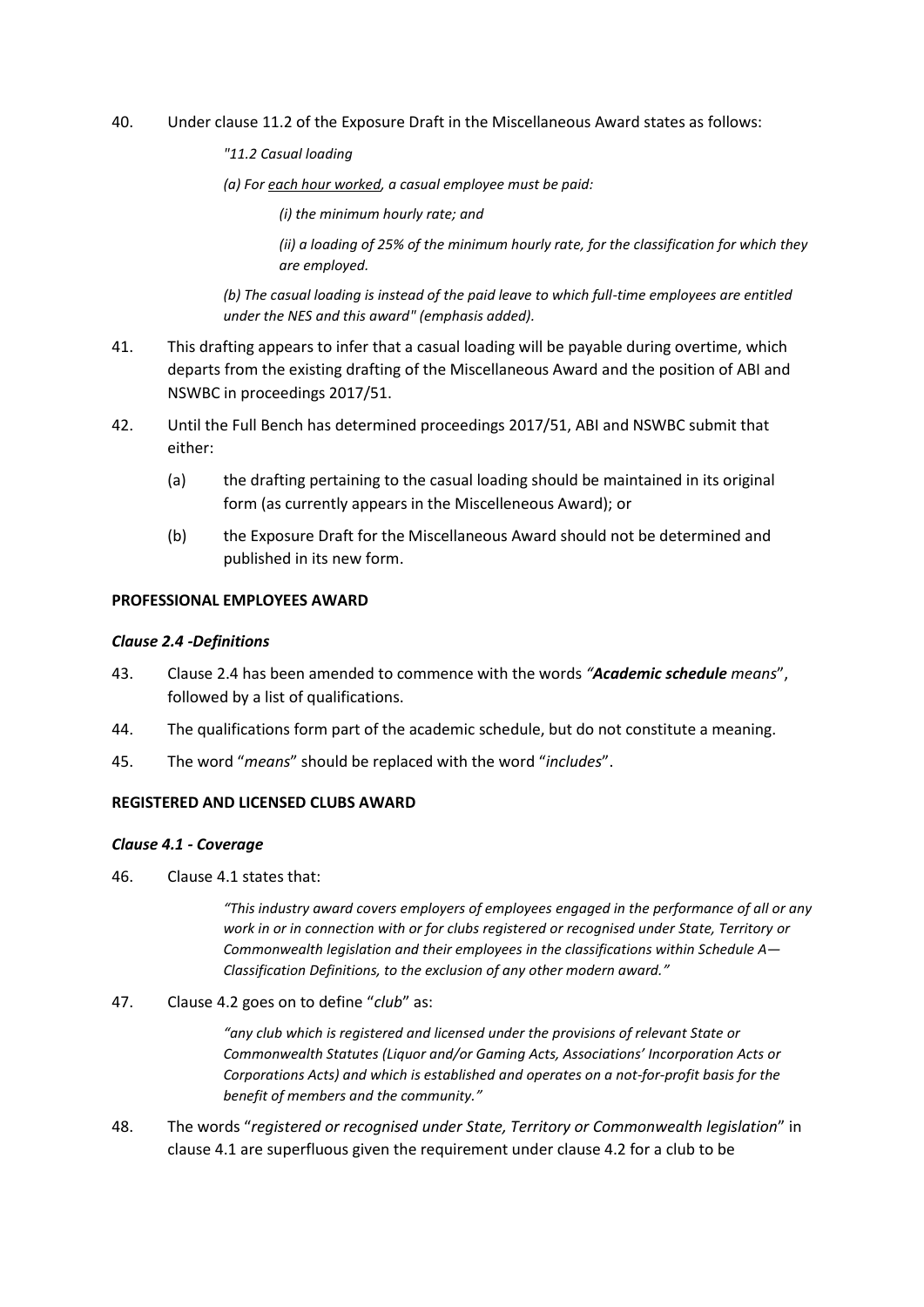"*registered and licensed under the provisions of relevant State or Commonwealth Statutes (Liquor and/or Gaming Acts, Associations' Incorporation Acts or Corporations Acts)*".

# *Clauses 4.6 and 4.7 - Coverage (On-hire and Group Training)*

- 49. Clause 4.6 states that the *"award covers any employer which supplies labour on an on-hire basis in the clubs industry"* (emphasis added).
- 50. Similarly, clause 4.7 states that the "*award covers employers which provide group training services for apprentices and/or trainees engaged in the clubs industry"* (emphasis added).
- 51. The term "*clubs industry*" is not a defined term in the award.
- 52. A relevant definition could be inserted by amending clause 4 as follows:

*"4.1 This industry award covers employers throughout Australia who are engaged in the clubs industry in respect of work by their employees in a classification in this award and their employees engaged in the classifications within Schedule A— Classification Definitions, to the exclusion of any other modern award.*

*4.2 Definition of clubs industry*

*For the purposes of clause 4 club industry means the performance of all or any work in or in connection with or for clubs.*

- *4.3 club means any club which is registered and licensed under the provisions of relevant State or Commonwealth Statutes (Liquor and/or Gaming Acts, Associations' Incorporation Acts or Corporations Acts) and which is established and operates on a not-for-profit basis for the benefit of members and the community.*
- *4.4 This award covers …*"

# *Clause 11.2 - Causal Loading*

- 53. Clause 11.2 refers to "the ordinary hourly rate prescribed in clause 0*".*
- 54. This should be a reference to clause 24.1.

# *Clause 11.3 - Casual Loading*

- 55. Parties are asked whether a maintenance and horticultural employee may be engaged on a casual basis; and if so, do the percentages in clause 0 [24.1] or 24.2 apply.
- 56. Nothing in clause 11.1 excludes maintenance and horticultural employees from the definition of a casual employee.
- 57. Maintenance and horticultural employees are clearly excluded from the rates in clause 24.1.
- 58. In Submissions filed on 18 January 2017<sup>5</sup>, ABI and NSWBC submitted that maintenance and horticultural employees may be engaged on a casual basis and that the rates in clause 24.2 would apply save for the fact that Monday to Friday and Saturday before noon would be paid at 125%.

**.** 

<sup>5</sup> ABI/NSWBC Submissions dated 18 January 2017

[https://www.fwc.gov.au/documents/sites/awardsmodernfouryr/am2014-256andors-sub-abinswbc-](https://www.fwc.gov.au/documents/sites/awardsmodernfouryr/am2014-256andors-sub-abinswbc-180117.pdf)[180117.pdf](https://www.fwc.gov.au/documents/sites/awardsmodernfouryr/am2014-256andors-sub-abinswbc-180117.pdf)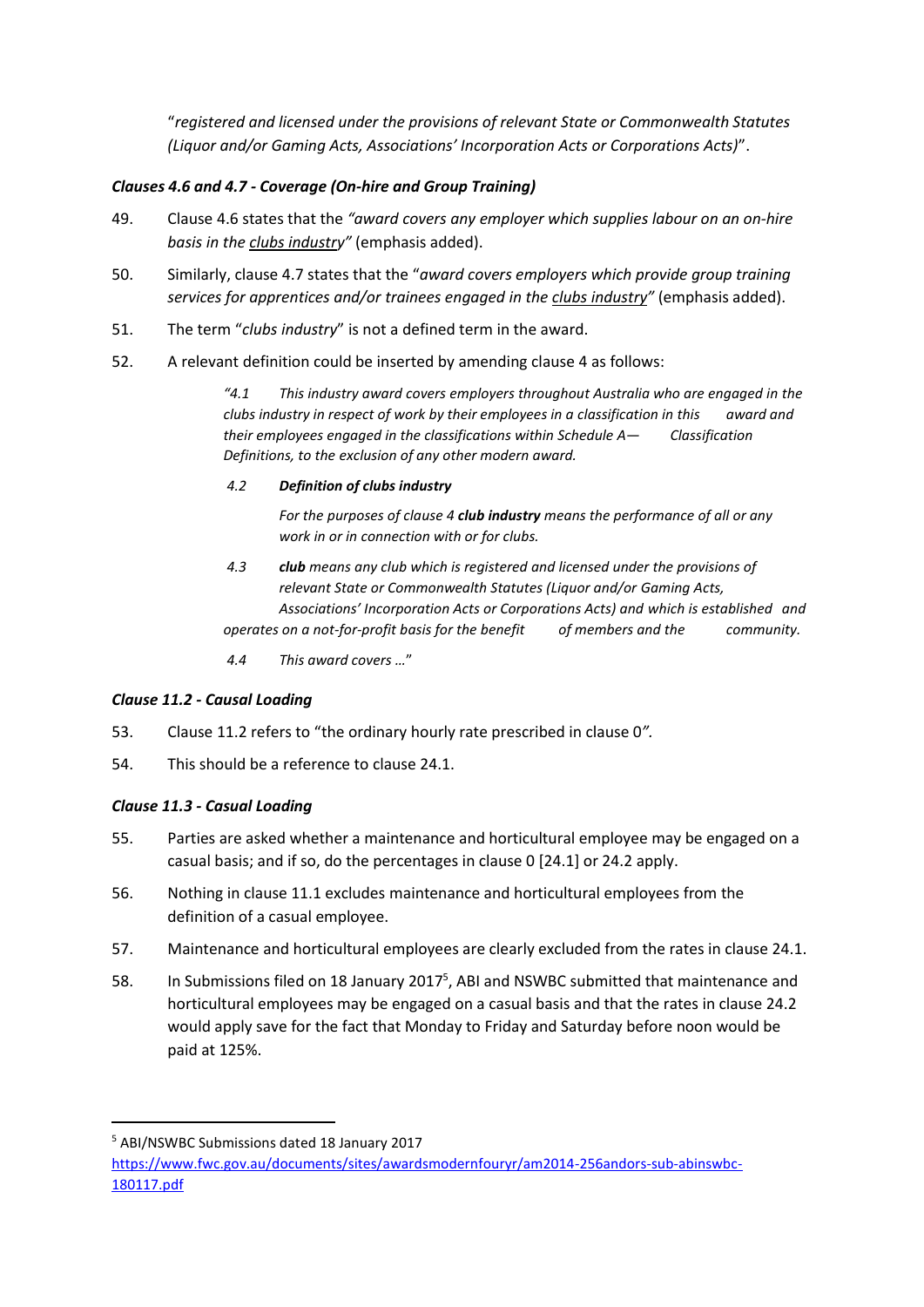59. We do not oppose the addition of a casual employee row to the table in clause 24.2 as suggested by the AWU at paragraph 3.3 of their Submissions of 20 January 2017<sup>6</sup>.

# *Clause 15.8 - Deferral of rostered days off*

- 60. Parties are asked whether clause 15.8(g) is still required.
- 61. This clause contains a transitional provision that ceased to have effect on 1 January 2013.
- 62. Consistent with their Submissions filed on 18 January 2017<sup>7</sup>, ABI and NSWBC submit that clause 15.8(g) is no longer required and should be removed.

# **SECURITY SERVICES INDUSTRY AWARD**

# *Overtime for casuals*

- 63. As part of the AM2017/51 Overtime for Casuals proceedings, United Voice proposed to vary the overtime clause to introduce overtime provisions for casual employees into the Security Services Industry Award 2010 (**Security Award**). The matter was subject to a hearing before the Full Bench on 29, 30 and 31 July 2019.
- 64. In the decision<sup>8</sup>, the Full Bench stated as follows:

*"[63] It is not in dispute that casual employees are not currently entitled to receive the casual loading when being paid overtime penalty rates, and the above variation is not intended to disturb that position."*

- 65. Therefore, the casual loading is not payable during overtime.
- 66. However, the Exposure Draft for the Security Award states as follows:

*"11.2 Casual loading*

*(a) An employer must pay a casual employee for each hour worked a loading of 25% in addition to the minimum hourly rate otherwise applicable under Table 4-Minimum rates.*

*(b) The casual loading is paid in addition to any penalty rate" (emphasis added).*

67. This wording appears inconsistent with the determination of the Fair Work Commission in decision [2019] FWCFB 6953 and should be amended.

-

<sup>6</sup> AWU Submissions dated 20 January 2017

<https://www.fwc.gov.au/documents/sites/awardsmodernfouryr/am2014283-sub-awu-200117.pdf> <sup>7</sup> ABI/NSWBC Submissions dated 18 January 2017

[https://www.fwc.gov.au/documents/sites/awardsmodernfouryr/am2014-256andors-sub-abinswbc-](https://www.fwc.gov.au/documents/sites/awardsmodernfouryr/am2014-256andors-sub-abinswbc-180117.pdf)[180117.pdf](https://www.fwc.gov.au/documents/sites/awardsmodernfouryr/am2014-256andors-sub-abinswbc-180117.pdf)

<sup>8</sup> [2019] FWCFB 6953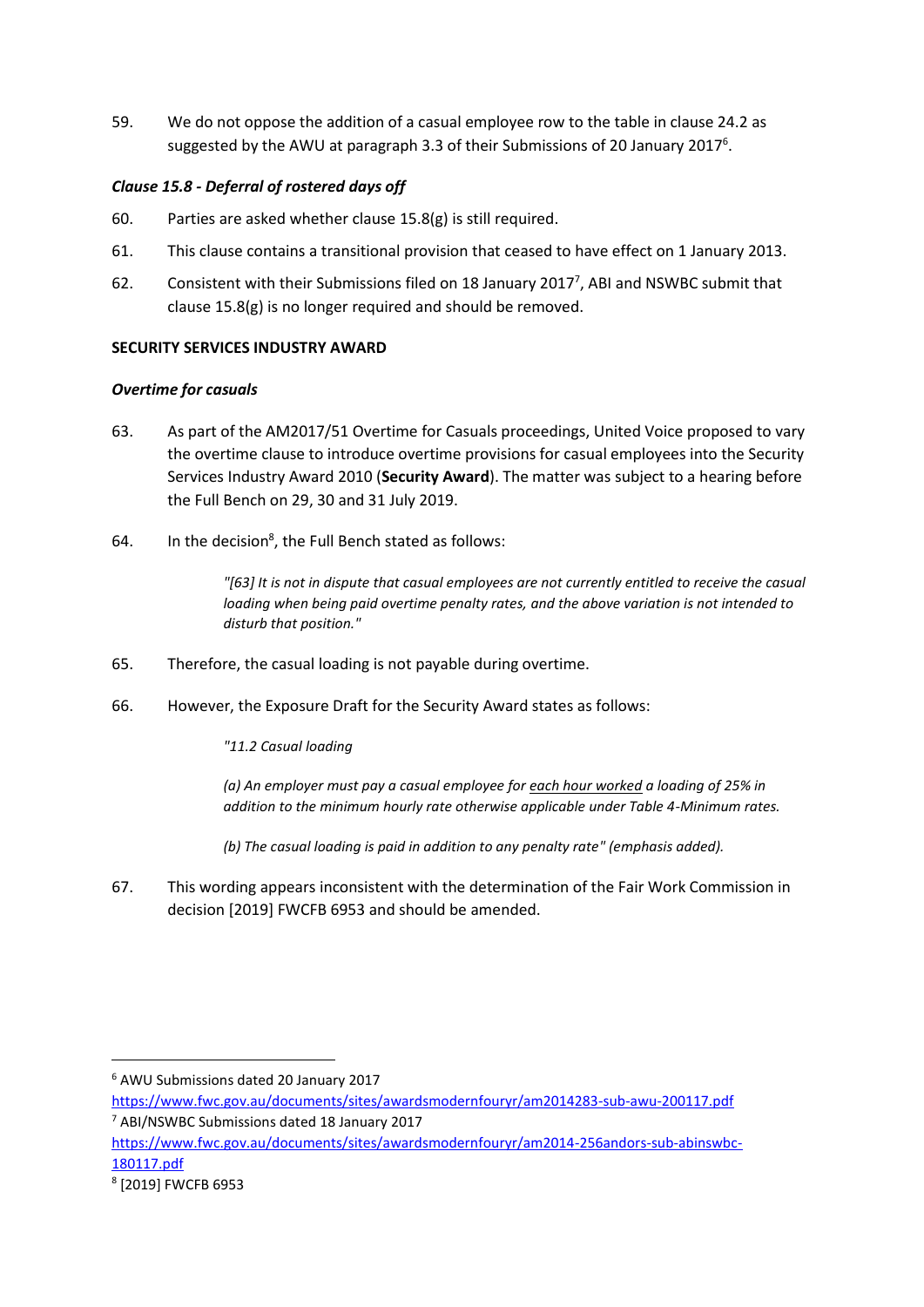# **TEXTILE, CLOTHING, FOOTWEAR AND ASSOCIATED INDUSTRIES AWARD**

# *Overtime for casuals*

- 68. The Textile, Clothing, Footwear and Associated Industries Award 2010 (**Clothing Award**) is currently the subject of dispute regarding the calculation of overtime for the casual loading in the proceedings AM2017/51.
- 69. The Commission invited parties to file submissions on 14 October 2019. Submissions were filed by ABI and NSWBC on 12 November 2019<sup>9</sup> stating that the calculation of overtime for casual employees is on a cumulative basis. The Construction, Forestry, Maritime, Mining & Energy Union - Manufacturing Division submits on 9 December 2019 <sup>10</sup> that it is to be calculated on a compounding basis.
- 70. The matter has been reserved by the Full Bench and has not been decided.
- 71. However, the Exposure Draft for the Clothing Award states as follows:

*"11.9 Casual loading For each hour worked, a casual employee must be paid: (a) the ordinary hourly rate; and (b) a loading of 25% of the ordinary hourly rate, prescribed for the relevant classification in which they are employed."*

- 72. The exclusion of the word "ordinary" from 11.9(a) may infer that the casual loading in the Clothing Award should be calculated on a compounding basis. This is inconsistent with the position of ABI and NSWBC in proceedings AM2017/51.
- 73. Until the Full Bench has determined proceedings 2017/51, ABI and NSWBC submit that either:
	- (a) the drafting pertaining to the casual loading should be maintained in its original form (as currently appears in the Clothing Award); or
	- (b) the Exposure Draft for the Clothing Award should not be determined and published in its new form.

# *Clause 18.4 (f) - Breaks, rests and meal allowance during overtime*

- 74. The words "*five and a half*" have been replaced with "*51/2*".
- 75. This appears to be an error. The " $1/2$ " should be replaced with the " $\frac{1}{2}$ " symbol, as it has in other exposure drafts.

# **TIMBER INDUSTRY AWARD**

# *Clause D.3*

1

76. Parties are asked whether the public holiday penalty rate for casual workers should be limited to the General Timber Stream.

<sup>9</sup> ABI/NSWBC submissions dated 12 November 2019

<https://www.fwc.gov.au/documents/sites/awardsmodernfouryr/am201751-sub-abinswbc-121119.pdf> <sup>10</sup> CFMMEU-MD submissions dated 9 December 2019

<https://www.fwc.gov.au/documents/sites/awardsmodernfouryr/am201751-sub-reply-cfmmeu-091219.pdf>